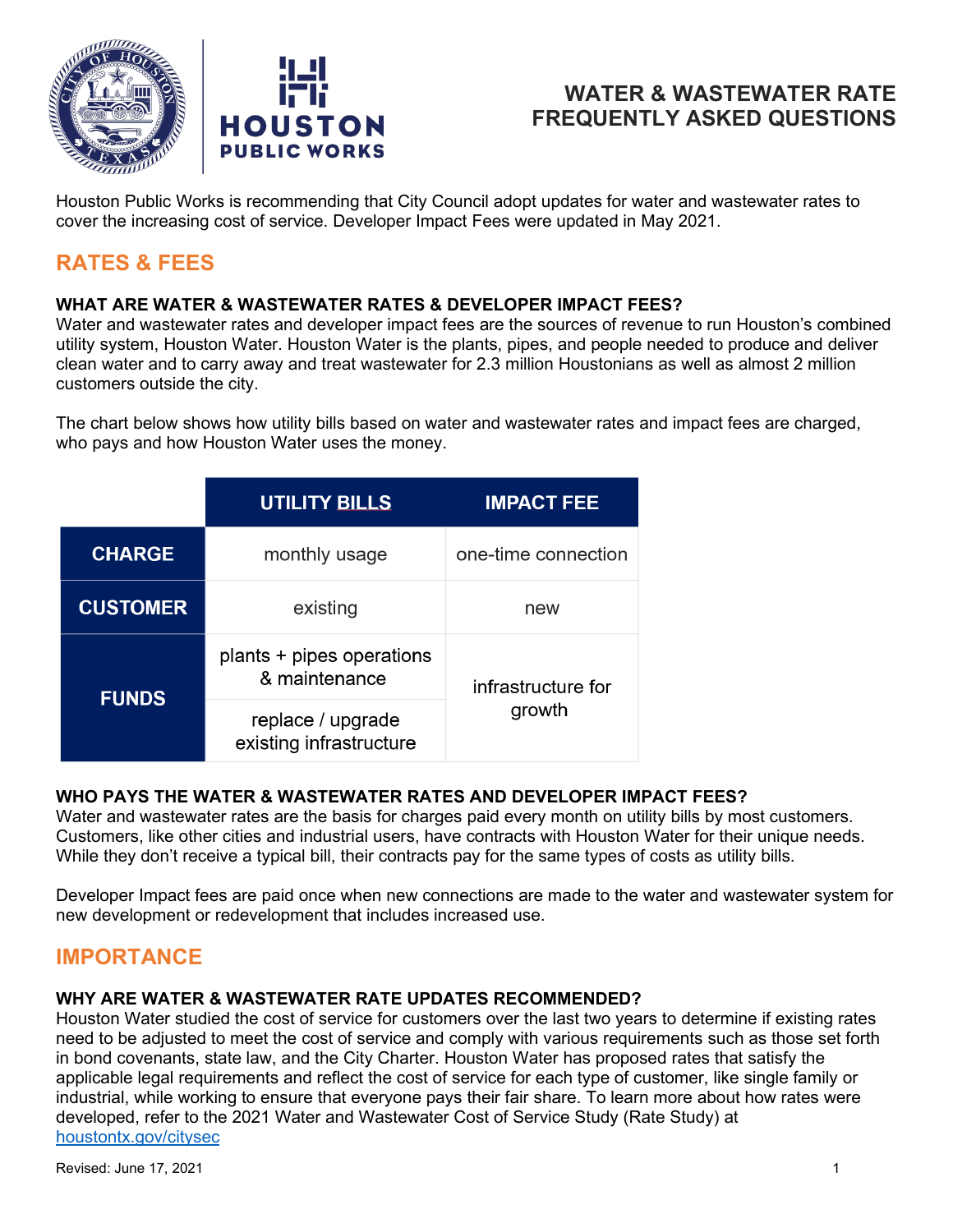

## **DOES THE WATER & WASTEWATER RATE UPDATE INCLUDE CONSENT DECREE COSTS?**

Yes. The Consent Decree was approved by the courts and the City has an agreement with Texas Commission on Environmental Quality (TCEQ) and the EPA to resolve sanitary sewer overflows and other wastewater violations by paying fines and making improvements to the wastewater system over the next 15 years. Improvements will serve the community for years to come. The proposed water and wastewater rates cover the next 5 years and include the cost of making the first 5 years of investments agreed upon in the Consent Decree.

## **HOW WILL WATER & WASTEWATER RATES HELP MAKE HOUSTON MORE RESILIENT?**

Building a more resilient Houston is a goal that all Houstonians share. After Hurricane Harvey, Winter Storm Uri and COVID-19, the importance of a resilient water and wastewater system is clear.

The recommended water and wastewater rates create a framework for a sustainable utility in alignment with the City's priorities, stated in the Resilient Houston plan. This recognizes the critical role for the region as the owner of significant water rights granted by the State of Texas, the responsibility to serve Houston, recognition of Houston's aging infrastructure, historic inequities in infrastructure investment, and the impact to each Houstonian – from financial impacts to clear and transparent customer service.

## **WHAT WILL WATER & WASTEWATER RATE UPDATES PAY FOR?**

- − resources to continue water & wastewater services
- maintenance of water & wastewater infrastructure
- − reduced water main breaks
- reduced sanitary sewer overflows
- improved resilience against hurricanes, freezes & climate change
- ability to comply with the Consent Decree
- ability to comply with federal regulations rather than pay penalties for violations caused by lack of investment

# **CHANGES TO UTILITY BILLS**

#### **HOW WILL WATER & WASTEWATER BILLS CHANGE?**

Houston has a history of affordable water and wastewater, and bills that are lower than other cities throughout the state and across the nation. Nearly 60% of single-family residential customers may have a \$5 or less increase on their July bill. Some utility bills may go down.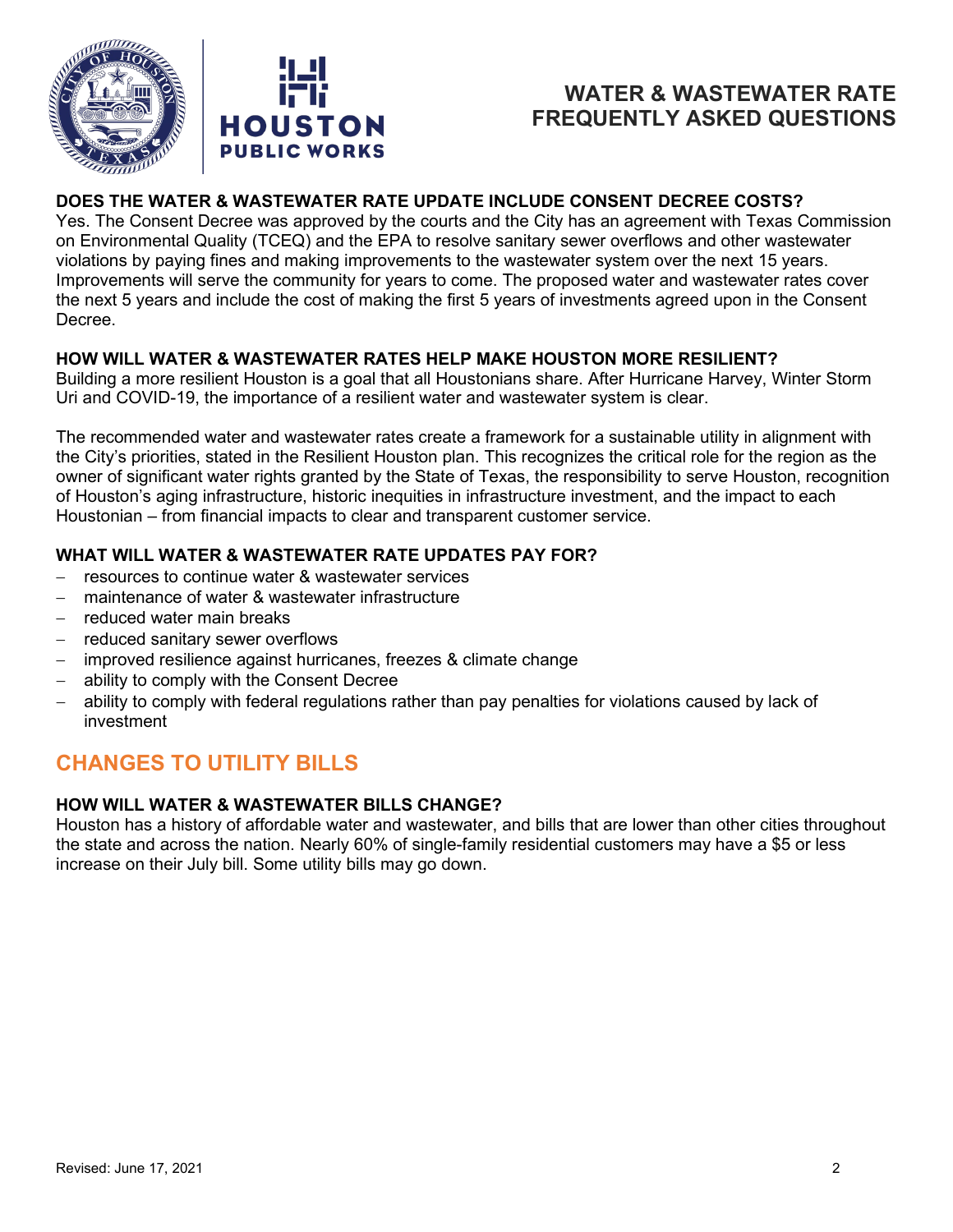



Below is an example of the most common Houston Water utility bill received by over 45% of single-family residential customers (5/8-inch meter). Proposed changes are shown in orange and blue.

### **SAMPLE UTILITY BILL** (not including automatic adjustments)

|                                 | water & wastewater chages for bills generated after ordinance change |                 |          |          |          |          |          |                                     |
|---------------------------------|----------------------------------------------------------------------|-----------------|----------|----------|----------|----------|----------|-------------------------------------|
| <b>Gallons</b><br><b>Billed</b> | <b>Current</b>                                                       | <b>Jul 2021</b> | Apr 2022 | Apr 2023 | Apr 2024 | Apr 2025 | Apr 2026 | $\%$<br>increase<br>over 5<br>years |
| <b>No Use</b>                   | \$18.19                                                              | \$16.46         | \$18.28  | \$20.03  | \$20.92  | \$21.78  | \$22.43  | 23%                                 |
| 1000                            | \$18.55                                                              | \$21.46         | \$24.58  | \$26.78  | \$28.42  | \$29.98  | \$31.18  | 68%                                 |
| 2000                            | \$26.61                                                              | \$26.46         | \$30.88  | \$33.53  | \$35.92  | \$38.18  | \$39.93  | 50%                                 |
| 3000                            | \$27.39                                                              | \$31.46         | \$37.18  | \$40.28  | \$43.42  | \$46.38  | \$48.68  | 78%                                 |
| 4000                            | \$57.15                                                              | \$60.96         | \$70.08  | \$74.88  | \$79.62  | \$84.63  | \$88.78  | 55%                                 |
| 5000                            | \$68.66                                                              | \$76.96         | \$88.28  | \$93.73  | \$99.17  | \$105.18 | \$110.13 | 60%                                 |
| 6000                            | \$83.00                                                              | \$92.96         | \$106.48 | \$112.58 | \$118.72 | \$125.73 | \$131.48 | 58%                                 |
| 7000                            | \$97.79                                                              | \$111.46        | \$127.23 | \$134.03 | \$141.02 | \$149.13 | \$155.83 | 59%                                 |
| 8000                            | \$112.58                                                             | \$129.96        | \$147.98 | \$155.48 | \$163.32 | \$172.53 | \$180.18 | 60%                                 |
| 9000                            | \$127.37                                                             | \$148.46        | \$168.73 | \$176.93 | \$185.62 | \$195.93 | \$204.53 | 61%                                 |
| 10000                           | \$142.16                                                             | \$166.96        | \$189.48 | \$198.38 | \$207.92 | \$219.33 | \$228.88 | 61%                                 |
| 11000                           | \$156.95                                                             | \$185.46        | \$210.23 | \$219.83 | \$230.22 | \$242.73 | \$253.23 | 61%                                 |
| 12000                           | \$171.74                                                             | \$203.96        | \$230.98 | \$241.28 | \$252.52 | \$266.13 | \$277.58 | 62%                                 |
| 13000                           | \$190.25                                                             | \$225.46        | \$254.73 | \$265.73 | \$277.82 | \$292.53 | \$304.93 | 60%                                 |
| 14000                           | \$208.76                                                             | \$246.96        | \$278.48 | \$290.18 | \$303.12 | \$318.93 | \$332.28 | 59%                                 |
| 15000                           | \$227.27                                                             | \$268.46        | \$302.23 | \$314.63 | \$328.42 | \$345.33 | \$359.63 | 58%                                 |
| 16000                           | \$245.78                                                             | \$289.96        | \$325.98 | \$339.08 | \$353.72 | \$371.73 | \$386.98 | 57%                                 |
| 17000                           | \$264.29                                                             | \$311.46        | \$349.73 | \$363.53 | \$379.02 | \$398.13 | \$414.33 | 57%                                 |



#### **WHAT IS THE DIFFERENCE BETWEEN ANNUAL AUTOMATIC ADJUSTMENTS & THE PROPOSED WATER & WASTEWATER RATE UPDATE?**

The annual automatic adjustment is required by bond holders and partially addresses the rising cost of running Houston Water. The proposed rate updates also address the rising cost of service, including maintaining, replacing, and upgrading aging infrastructure, paying debts, and maintaining reserves. Houston last increased water and wastewater rates beyond the automatic annual rate adjustments in 2010.

The City's ordinance related to the automatic adjustments requires rates be adjusted annually based on numbers provided by the US Bureau of Labor & Statistics. Historically, it ranges from .03% to 4.40%. The proposed rates do not include the annual automatic adjustment.

| Year | <b>Adjustment</b> | Year | <b>Adjustment</b> |
|------|-------------------|------|-------------------|
| 2010 | 0.3%              | 2016 | 1.40%             |
| 2011 | 3.60%             | 2017 | 3.40%             |
| 2012 | 3.60%             | 2018 | 2.80%             |
| 2013 | 3.60%             | 2019 | 2.80%             |
| 2014 | 1.20%             | 2020 | 3.50%             |
| 2015 | 4.40%             |      |                   |

## **WHAT IS THE TCEQ CONNECTION FEE?**

The TCEQ connection fee is a \$0.21 charge for all accounts. The fee is a pass-through of what TCEQ charges Houston Water.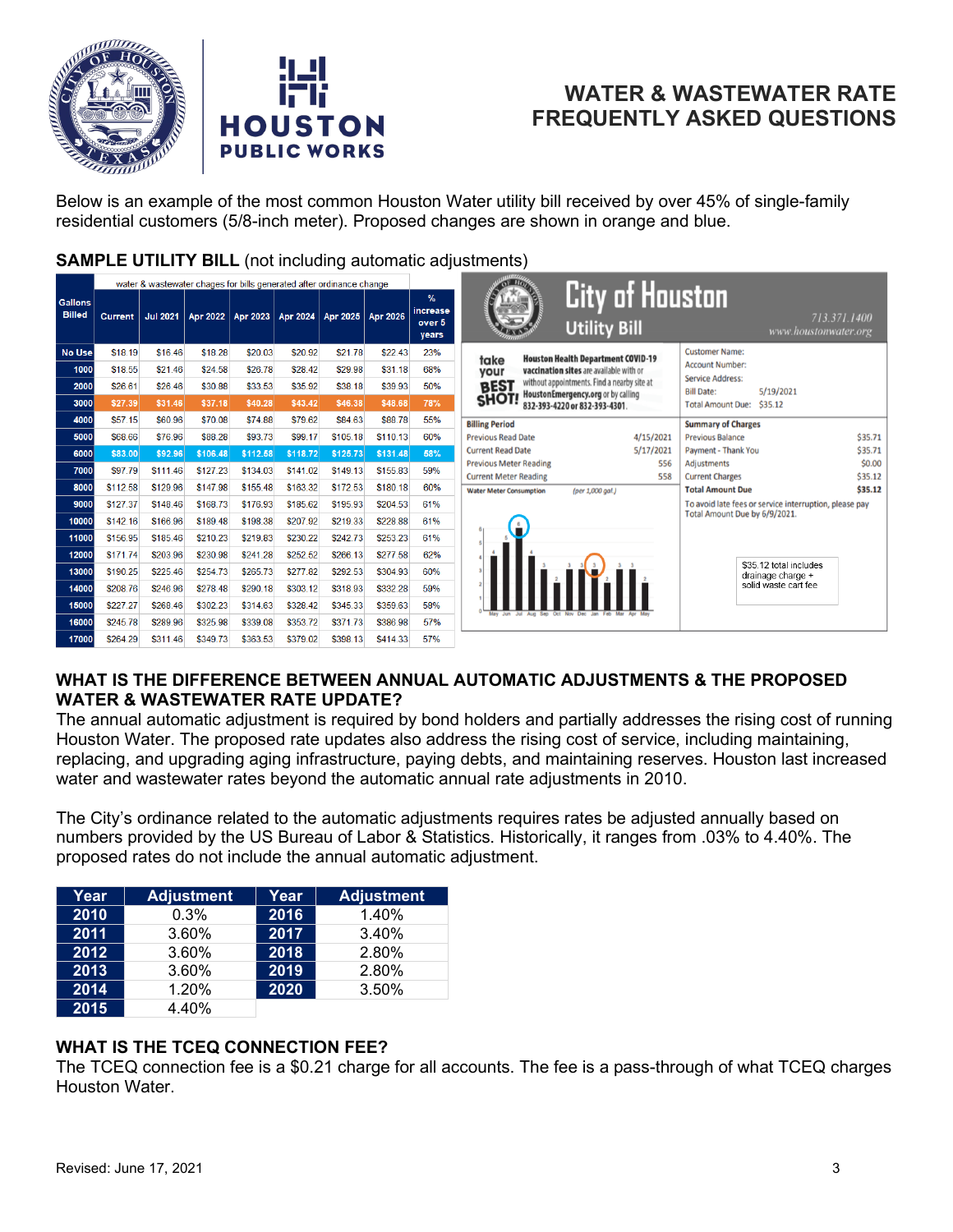



#### **WHY DOESN'T HOUSTON WATER JUST INCREASE ALL RATES THE SAME PERCENTAGE ACROSS THE BOARD?**

Water and wastewater rates must reflect the cost of service for each type of customer, so everyone pays their fair share. Some customers contribute more than others. When rates are developed, costs are matched to meet customers service needs. Single-family residential users use a lot more water in the summer to water their gardens while other customers use a consistent amount of water all year. Single-family customers pay more of the cost of system capacity that is unused in the winter. Industrial customers discharge certain types of waste into the system that other customers do not. Industrial customers pay more to treat wastewater.

Rates reflect city priorities, such as water conservation and providing clean water for basic needs. The proposed rate structure includes a conservation credit for single family customers that use 3,000 gallons or less.

# **COMPARISONS**

#### **HOW DO THE PROPOSED WATER & WASTEWATER RATES COMPARE TO OTHER CITIES?**

Houston's water and wastewater rates will remain among the lowest of other major cities, even with proposed increases.

Below is an example of water and wastewater charges compared with other major US cities.

#### single family residential monthly bill for 3,000 gallons usage population \$90 9 \$80 8  $\overline{7}$ \$70 \$60 6 ons  $$50$ 5 Ē \$40 4 3 \$30 \$20  $\mathfrak{p}$ \$10  $\mathbf{1}$  $\overline{0}$ \$0 New York Dallas Atlanta Los Angeles Austin San Antonio Fort Worth Houston Houston Chicago (proposed) (existing)

# **MONTHLY BILL COMPARISON**

# **TIMING**

#### **WHEN WERE WATER & WASTEWATER RATES AND IMPACT FEES LAST UPDATED?**

Water and wastewater rates were last updated in 2010. The water and wastewater rates were last studied in 2015, but no change in charges was made other than continuing the automatic rate adjustments specified by ordinance. It is industry best practice to update water and wastewater rates at least every 5 years. Developer Impact fees were updated May 2021.